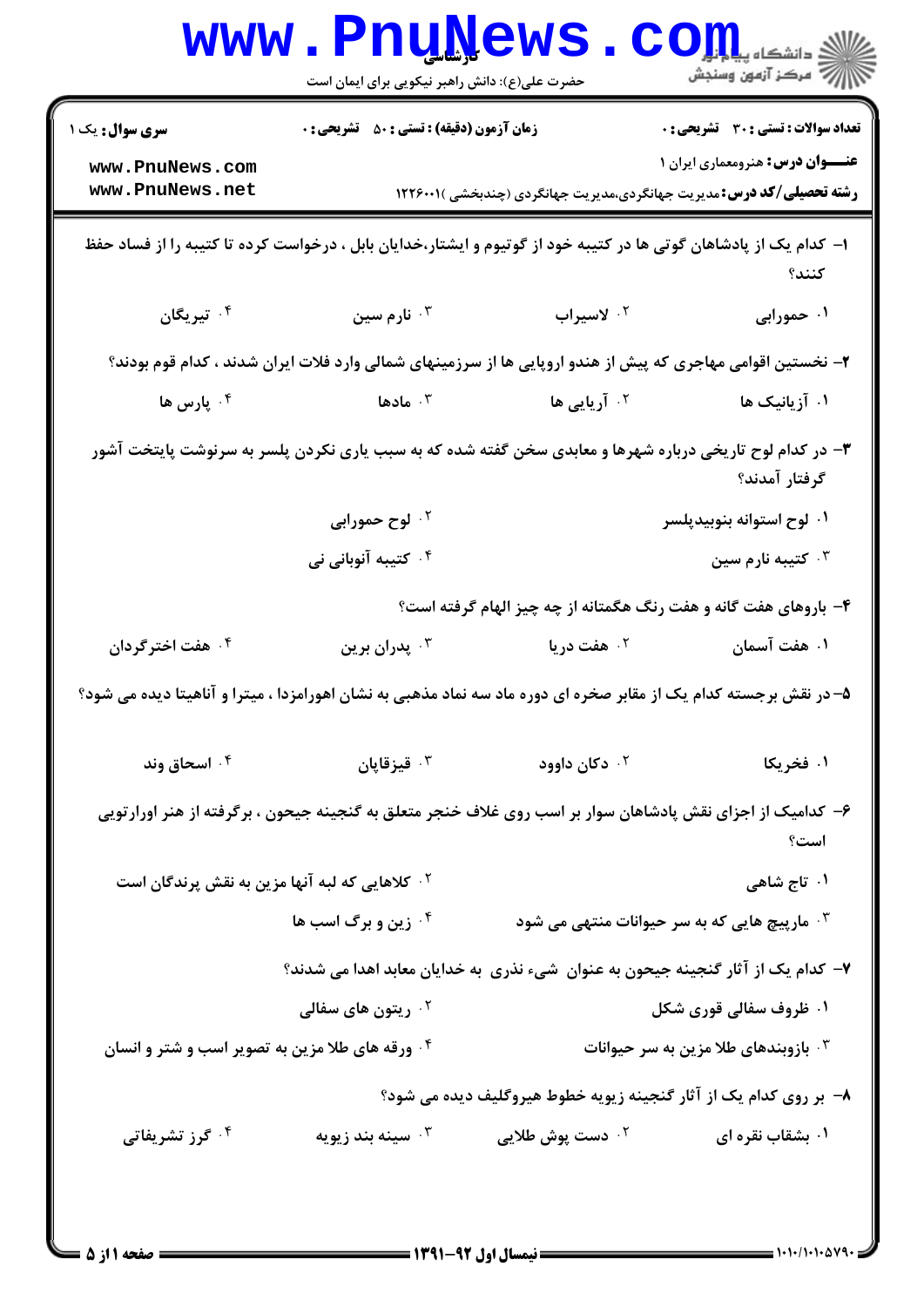|                                                                                                    | <b>WWW.FUUWEWS</b><br>حضرت علی(ع): دانش راهبر نیکویی برای ایمان است         |                                                                                                | دانشکاه پی <mark>ا با بار</mark><br>رآ مرڪز آزمون وسنڊش |
|----------------------------------------------------------------------------------------------------|-----------------------------------------------------------------------------|------------------------------------------------------------------------------------------------|---------------------------------------------------------|
| <b>سری سوال :</b> ۱ یک                                                                             | <b>زمان آزمون (دقیقه) : تستی : 50 ٪ تشریحی : 0</b>                          |                                                                                                | تعداد سوالات : تستي : 30 ٪ تشريحي : 0                   |
| www.PnuNews.com<br>www.PnuNews.net                                                                 |                                                                             | <b>رشته تحصیلی/کد درس:</b> مدیریت جهانگردی،مدیریت جهانگردی (چندبخشی )۲۲۶۰۰۱ (                  | <b>عنـــوان درس:</b> هنرومعماری ایران ۱                 |
|                                                                                                    |                                                                             | ۹- صفه های مصنوعی پله دار در دوره هخامنشی به تقلید از بناهای کدام قوم ساخته شده است؟           |                                                         |
| ۰۴ سکاها                                                                                           | ۰۳ هی تیت                                                                   | <b>۲. آشور و کلده</b>                                                                          | ۰۱ اورارتو                                              |
|                                                                                                    |                                                                             | ∙ا− کدام بخش از نقش برجسته فرشته بالدار پاسارگاد از رب النوع هوروس در مصر الهام گرفته شده است؟ |                                                         |
| ۰۴ آرایش مو و صورت                                                                                 | ۰ <sup>۳ تاج</sup>                                                          | ۰۲ <b>بالها</b>                                                                                | ۰۱ لباس                                                 |
|                                                                                                    |                                                                             | 11- پلان آرامگاه کوروش را با کدام یک از بناهای تاریخی زیر می توان مقایسه کرد؟                  |                                                         |
|                                                                                                    | ۰ <sup>۲</sup> آرامگاه کمبوجیه                                              |                                                                                                | ۰۱ معبد موساسیر                                         |
|                                                                                                    | ۰۴ تالار ستوندار حسنلو                                                      |                                                                                                | ۰ <sup>۳</sup> زیگورات چغازنبیل                         |
| ۱۲- نقش حاشیه تیر اندازان در آپادانای شوش نشانگر چه موضوعی است؟                                    |                                                                             |                                                                                                |                                                         |
|                                                                                                    |                                                                             | ۰۱ سربازان در حال شکار حیوانات وحشی با نیزه                                                    |                                                         |
|                                                                                                    | <sup>۲</sup> ۰ سربازان گارد جاویدان نیزه به دست که به حالت سلام ایستاده اند |                                                                                                |                                                         |
|                                                                                                    |                                                                             | <b>۳ نقش شکار شاهی به همراه گروهی از سربازان</b>                                               |                                                         |
|                                                                                                    |                                                                             | ۰۴ نقش سربازان گارد جاویدان در حال حمله به دشمن                                                |                                                         |
|                                                                                                    |                                                                             | ۱۳- کدام گزینه مدخل ورودی کاخ آپادانا در تخت جمشید را معرفی می کند؟                            |                                                         |
| ۰۱ تالاری با سه درگاه بزرگ که دو جفت گاو نگهبان عظیم الجثه را بر درگاههای غربی و شرقی خود دارد.    |                                                                             |                                                                                                |                                                         |
|                                                                                                    |                                                                             | <sup>۲ .</sup> کاخی با پلکانهایی در شرق و شمال مزین به نقش سربازان و گروههای هدیه آور.         |                                                         |
|                                                                                                    | <b>4 گاخی با هشت در گاه و صد ستون که به تالار تخت نیز معروف است.</b>        |                                                                                                |                                                         |
| <sup>۰۴</sup> کاخی که در مرتفع ترین قسمت صفه قرار دارد و در درون پنجره های آن نقوشی حجاری شده است. |                                                                             |                                                                                                |                                                         |
|                                                                                                    | ۱۴- نام دیگر کاخ سه دروازه چیست و در زمان هخامنشیان چه کارکردی داشته است؟   |                                                                                                |                                                         |
|                                                                                                    | <b>گ کاخ مرکزی- محل سلام ویژه و دفتر شاهی</b>                               | ١. كاخ هديش- كاخ اختصاصي خشايارشا                                                              |                                                         |
|                                                                                                    | ۰۴ کاخ آپادانا- حرمسرای شاهی                                                |                                                                                                | ۰ <sup>۳ ک</sup> اخ تچر – کاخ اختصاصی داریوش            |
|                                                                                                    |                                                                             | ۱۵– شیارهای عمودی ریتونهای هخامنشی از چه چیز الهام گرفته است؟                                  |                                                         |
|                                                                                                    | <sup>۲ .</sup> شیارهای عمودی ریتونهای ماد                                   |                                                                                                | ۰۱ شیارهای عمودی ریتونهای یونانی                        |
|                                                                                                    | ۰ <sup>۴</sup> شیارهای عمودی ستون های تخت جمشید                             |                                                                                                | <b>4 . نقوش خیاری شکل روی ظروف فلزی</b>                 |
|                                                                                                    |                                                                             |                                                                                                |                                                         |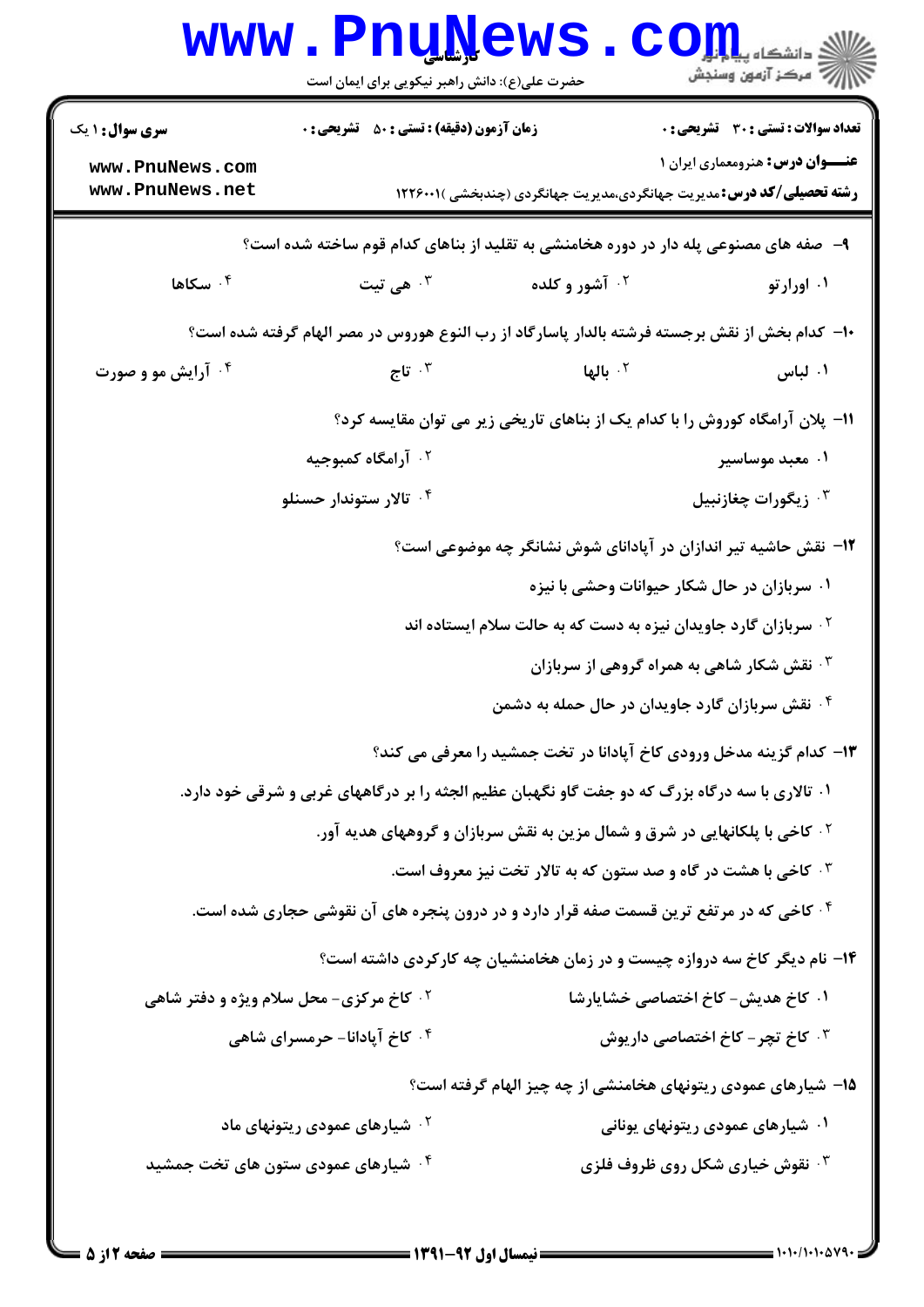|                                                                                                                                                       | <b>WWW.PnuNews</b><br>حضرت علی(ع): دانش راهبر نیکویی برای ایمان است                   |                                                                | $\text{C}$ OII<br>ر آ مرڪز آزمون وسنڊش                                                                                   |  |
|-------------------------------------------------------------------------------------------------------------------------------------------------------|---------------------------------------------------------------------------------------|----------------------------------------------------------------|--------------------------------------------------------------------------------------------------------------------------|--|
| <b>سری سوال :</b> ۱ یک                                                                                                                                | <b>زمان آزمون (دقیقه) : تستی : 50 ٪ تشریحی : 0</b>                                    |                                                                | <b>تعداد سوالات : تستی : 30 - تشریحی : 0</b>                                                                             |  |
| www.PnuNews.com<br>www.PnuNews.net                                                                                                                    |                                                                                       |                                                                | <b>عنـــوان درس:</b> هنرومعماری ایران ۱<br><b>رشته تحصیلی/کد درس:</b> مدیریت جهانگردی،مدیریت جهانگردی (چندبخشی )۲۲۶۰۰۱ ( |  |
| ۱۶- در مهر هخامنشی که شاه بر روی دو اسفنیکس ایستاده و به نشانه پیروزی دو شیر را از پاها گرفته، تاثیر هنر کدام قوم را<br>می توان دید؟                  |                                                                                       |                                                                |                                                                                                                          |  |
| ۰۴ هنر آشوری                                                                                                                                          | ۰۳ هنر ایلامی                                                                         | ۰۲ هنر مصری                                                    | ۰۱ هنر یونانی                                                                                                            |  |
|                                                                                                                                                       | ۱۷- کدامیک از زبانهای رایج در دوره هخامنشی برای انجام روابط اداری استفاده می شده است؟ |                                                                |                                                                                                                          |  |
| ۰۴ زبان آرامی                                                                                                                                         | ۰ <sup>۳</sup> زبان ایلامی                                                            | ۰ <sup>۲</sup> زبان بابلی                                      | ۰۱ زبان پارسی باستان                                                                                                     |  |
|                                                                                                                                                       |                                                                                       |                                                                | ۱۸- کمانداری که بر روی سکه های هخامنشی دیده می شود چه نام دارد؟                                                          |  |
| سیدارس $\cdot$ ۴                                                                                                                                      | شکل $\cdot^{\,}$                                                                      | ۰۲ دریک                                                        | ۰۱ ملوفور                                                                                                                |  |
|                                                                                                                                                       |                                                                                       |                                                                | ۱۹– کدام یک از جمله عوامل اصلی تضعیف سلوکیان است؟                                                                        |  |
|                                                                                                                                                       |                                                                                       |                                                                | ۰۱ بی توجهی به فرهنگ ایرانیان                                                                                            |  |
|                                                                                                                                                       |                                                                                       |                                                                | <sup>۲</sup> ۰ عدم استفاده از سرداران ایرانی در دربار سلوکی                                                              |  |
|                                                                                                                                                       |                                                                                       | <b>۳ ـ جنگهای متوالی سلوکیان با مصریها ، پارتها و رومیان</b>   |                                                                                                                          |  |
|                                                                                                                                                       |                                                                                       |                                                                | ۰۴ اخذ مالیاتهای زیاد از مردم                                                                                            |  |
|                                                                                                                                                       |                                                                                       |                                                                | ۲۰- وظیفه آرتمیس الهه یونانی چه بوده است؟                                                                                |  |
| <sup>۲</sup> ۰ شکار و عفت و پاکدامنی                                                                                                                  |                                                                                       | ۰۱ پیشگویی در حالت خلسه                                        |                                                                                                                          |  |
|                                                                                                                                                       | ۰۴ تجارت و شانس و راهزنی                                                              |                                                                | زراعت و کشاورزی $\cdot$ ۳                                                                                                |  |
| <b>۲۱</b> – نقش خدایی که مانند هرمس خدای یونانی کلاهی به سردارد و محققان آن را ایزد بهرام می دانند ، در کدامیک از بنا های<br>دوره اشکانی دیده می شود؟ |                                                                                       |                                                                |                                                                                                                          |  |
|                                                                                                                                                       | ۰۲ دورااروپوس                                                                         |                                                                | ۰۱ کوه خواجه در سیستان                                                                                                   |  |
|                                                                                                                                                       | ۰۴ مهبد آناهیتای کنگاور                                                               |                                                                | ۰ <sup>۳</sup> کاخ هترا                                                                                                  |  |
|                                                                                                                                                       |                                                                                       |                                                                | <b>۲۲</b> - سبک معماری در بناهای هترا چگونه است؟                                                                         |  |
| ۰۱ هر ایوان محور اصلی بناست و می توان ایوانهای دیگری به آن اضافه کرد.                                                                                 |                                                                                       |                                                                |                                                                                                                          |  |
|                                                                                                                                                       |                                                                                       | <sup>۲.</sup> تالارهای ستوندار بخش اصلی بناها را تشکیل می دهد. |                                                                                                                          |  |
|                                                                                                                                                       |                                                                                       |                                                                | $\cdot$ پیرامون ایوانها ، رواقهای ستوندار قرار دارد. $\cdot$                                                             |  |
| ۰۴ هر ایوان محور اصلی بناست و بر بالای سقف تالارها گنبد قرار دارد.                                                                                    |                                                                                       |                                                                |                                                                                                                          |  |
|                                                                                                                                                       | لأحدث والمتحدث والمسد                                                                 |                                                                |                                                                                                                          |  |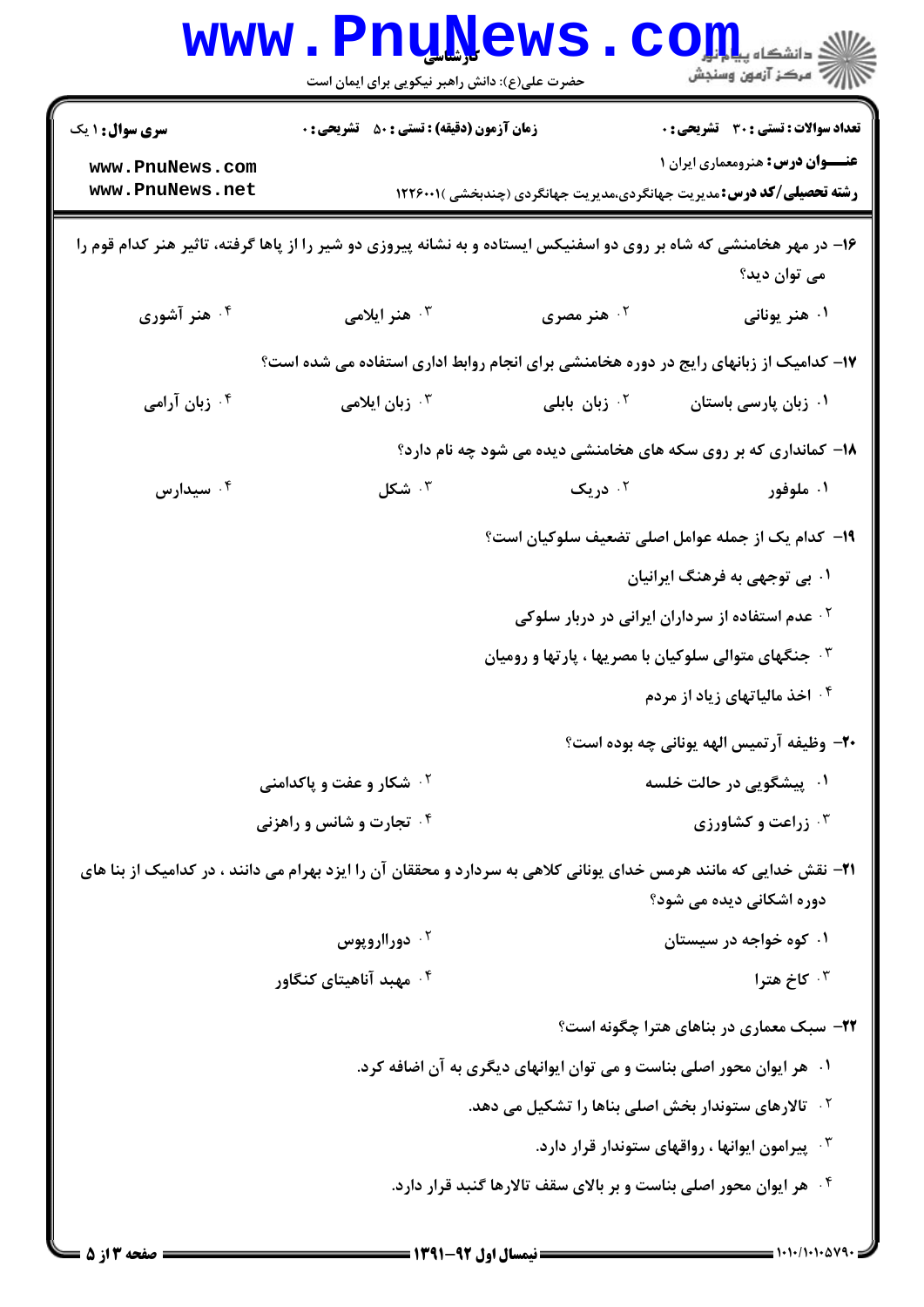|                                                                                                     | www.PnuNews<br>حضرت علی(ع): دانش راهبر نیکویی برای ایمان است                                         | الله دانشکاه پیام <mark>بر</mark><br>ایران مرکز آنههن وسنجش                               |  |
|-----------------------------------------------------------------------------------------------------|------------------------------------------------------------------------------------------------------|-------------------------------------------------------------------------------------------|--|
| <b>سری سوال : ۱ یک</b>                                                                              | <b>زمان آزمون (دقیقه) : تستی : 50 ٪ تشریحی : 0</b>                                                   | <b>تعداد سوالات : تستی : 30 ٪ تشریحی : 0</b>                                              |  |
| www.PnuNews.com                                                                                     |                                                                                                      | <b>عنـــوان درس:</b> هنرومعماری ایران ۱                                                   |  |
| www.PnuNews.net                                                                                     |                                                                                                      | <b>رشته تحصیلی/کد درس:</b> مدیریت جهانگردی،مدیریت جهانگردی (چندبخشی )۲۲۶۰۰۱ ا             |  |
| ۲۳- بر روی کدام نوع از تابوتهای دوره اشکانی تصویر سر انسان یا شیر در گل سرخ نقش شده است؟            |                                                                                                      |                                                                                           |  |
| <b>۲ . تابوتهای دمپایی شکل</b>                                                                      |                                                                                                      | ۰۱ تابوت های خمره ای شکل                                                                  |  |
|                                                                                                     | ۰۴ جعبه های گلی ویژه استخوان مرده                                                                    | تابوتهای وان شکل $\cdot$                                                                  |  |
|                                                                                                     |                                                                                                      | ۲۴- وظیفه پشتیگان سالار در دوره ساسانی چه بوده است؟                                       |  |
|                                                                                                     | <b>10 رییس عمارت خلوت</b>                                                                            | ۰۱ رییس تشریفات                                                                           |  |
|                                                                                                     | ۰۴ رییس خدمه و مستحفظ شاه                                                                            | خواجه سرای شاهی $\cdot^{\mathsf{v}}$                                                      |  |
| ۲۵- جایگاه نذورات که محل تشریفات ، ارائه گزارشها و خوش آمد گویی بوده، در کدام شهر ساسانی قرار دارد؟ |                                                                                                      |                                                                                           |  |
| ۰۴ تخت سلیمان                                                                                       | بيشاپور $\cdot^{\mathsf{r}}$                                                                         | ۰ <sup>۲</sup> فیروز آباد<br>۰۱ تیسفون                                                    |  |
|                                                                                                     |                                                                                                      | ۲۶– مهمترین ویژگی کاخ فیروزآباد چیست؟                                                     |  |
|                                                                                                     | ۰۲ استفاده از ایوان                                                                                  | ۰۱ استفاده از گنبد                                                                        |  |
|                                                                                                     | ۰۴ استفاده از پلان مدور                                                                              | استفاده از موزاییک های رنگین $\cdot^{\texttt{w}}$                                         |  |
|                                                                                                     | ۲۷- طرح کدام یک از بناهای بیشاپور سرمشق معماری اسلامی قرار گرفت و این بنا به چه صورتی ساخته شده است؟ |                                                                                           |  |
|                                                                                                     | <sup>۲</sup> ۰ تالار پذیرایی - صلیبی شکل                                                             | ۰۱ ایوان موزاییک-صلیبی شکل                                                                |  |
|                                                                                                     | ۰۴ تالار پذیرایی- گنبد دار                                                                           | ۰ <sup>۳</sup> معبد آناهیتا-گنبد دار                                                      |  |
|                                                                                                     | <b>۲۸</b> - نقش برجسته ساسانی در ناحیه سلماس بیانگر کدام رویداد است؟                                 |                                                                                           |  |
|                                                                                                     |                                                                                                      | ۰۱ پیروزی شاپور بر والرین امپراطور روم                                                    |  |
|                                                                                                     |                                                                                                      | <sup>۲ .</sup> دو سوار که هر یک تاج گلی را از شخصی که جلوی اسبشان ایستاده دریافت می کنند. |  |
| ۰ <sup>۳ .</sup> اردشیر در حال کسب مقام شاهی از اهورامزدا در حالی که هر دو بر روی دشمن ایستاده اند  |                                                                                                      |                                                                                           |  |
|                                                                                                     |                                                                                                      | ۰۴ اعطای سلطنت بهرام اول از سوی اهورامزدا در حالی که هر دو سوار بر اسب هستند.             |  |
|                                                                                                     |                                                                                                      | <b>۲۹</b> - سکه های نقره دوره ساسانی چه نام داشت؟                                         |  |
| زوز $\cdot^{\mathfrak{e}}$                                                                          | $\mathbf{I}$ هعا $\mathbf{I}$                                                                        | ۰ <sup>۲</sup> سردیس<br>۰۱ هزوارش                                                         |  |
|                                                                                                     |                                                                                                      | <b>۳۰</b> - کدام نوع رنگ لعاب بر روی سفالینه های ساسانی زیاد استفاده شده است؟             |  |
|                                                                                                     | <b>10 لعاب زرد</b>                                                                                   | ۰۱ لعاب قرمز                                                                              |  |
|                                                                                                     | ۰۴ لعاب قرمز و قهوه ای                                                                               | ۰۳ لعاب سبز و آبي فيروزه اي                                                               |  |
|                                                                                                     |                                                                                                      |                                                                                           |  |